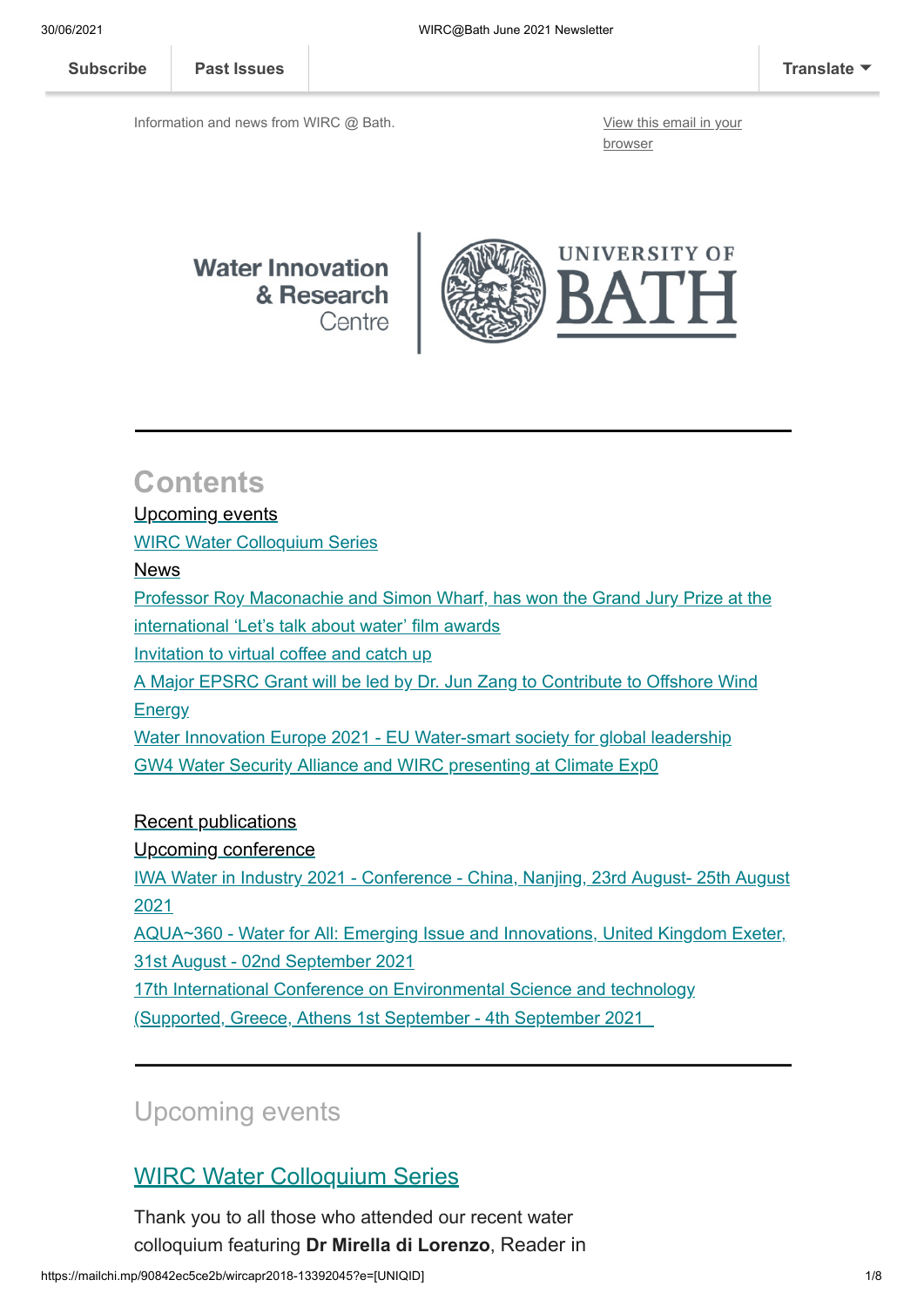If you missed the talk, you can find a recording on our

Che[mical Engineerin](https://us12.campaign-archive.com/home/?u=d7614ea34eb388bb6f0caa07a&id=d688d5b543)g here at the University of Bath. Bath. Bath. Bath. Bath. Bath. Bath. Bath. Bath. Bath. Bath. Bath. Bath. Bath. Bath. Bath. Bath. Bath. Bath. Bath. Bath. Bath. Bath. Bath. Bath. Bath. Bath. Bath. Bath. B **[Subscribe](http://eepurl.com/bKjQGL) Past Issues [Translate](javascript:;)**

website [here](https://www.bath.ac.uk/corporate-information/wirc-water-colloquium-24-06-2021-dr-mirella-di-lorenzo/).

Our next colloquium is on **16t**h July @ 2.30pm, where we will welcome **Professor Jan Hofman** of Water Science and Engineering and director of the **Water Innovation and Research Centre (WIRC@Bath)** at the **University of Bath.** It will a joint event with GW4 WSA, so we will be hosting this webinar via Zoom rather than our usual Teams. Please [register for the event here](https://us02web.zoom.us/meeting/register/tZUvf-mrrTopHdx0NifNRl_dlI-HIS4REIvy) -- you can find more information on [the GW4 WSA website.](https://gw4water.com/events/gw4-wsa-webinar-series/#Jan-Hofman)



You can keep up to date with the WIRC water colloquia series, and the other events hosted by WIRC, by continuing to subscribe to this mailing list, as well as by following our **[Twitter](https://eur01.safelinks.protection.outlook.com/?url=https%3A%2F%2Ftwitter.com%2FWIRCBath&data=04%7C01%7Cses64%40bath.ac.uk%7Cfad986eb7b114a9b2e1f08d90977014b%7C377e3d224ea1422db0ad8fcc89406b9e%7C0%7C0%7C637551228996532068%7CUnknown%7CTWFpbGZsb3d8eyJWIjoiMC4wLjAwMDAiLCJQIjoiV2luMzIiLCJBTiI6Ik1haWwiLCJXVCI6Mn0%3D%7C1000&sdata=8WZzBp9Xv28Ja3hR83x5UsoAMyBy6%2FUBXl1oq4fa%2BsY%3D&reserved=0)** and **LinkedIn** pages.

Please note that these events are free and open to all.

## <span id="page-1-0"></span>News

<span id="page-1-1"></span>Professor Roy Maconachie and Simon Wharf, has won the Grand Jury Prize at the international 'Let's talk about water' film awards

A University of Bath film shot on location in Sierra Leone by development scholar Professor Roy Maconachie and in-house videographer Simon [Wharf has won top prize in the international](https://youtu.be/mJW3iUN-ckE?t=3724) 'Let's Talk About Water' film competition.

The short film, titled ['Green Island'](https://vimeo.com/uniofbath/greenisland), which is currently being edited into a longer piece to support Roy's wider research on urban food production and resource use in West Africa, tells the story of a female farmer in the country's capital Freetown. It reflects on the impact that increased migration has had on access to the water she and other farmers depend on.

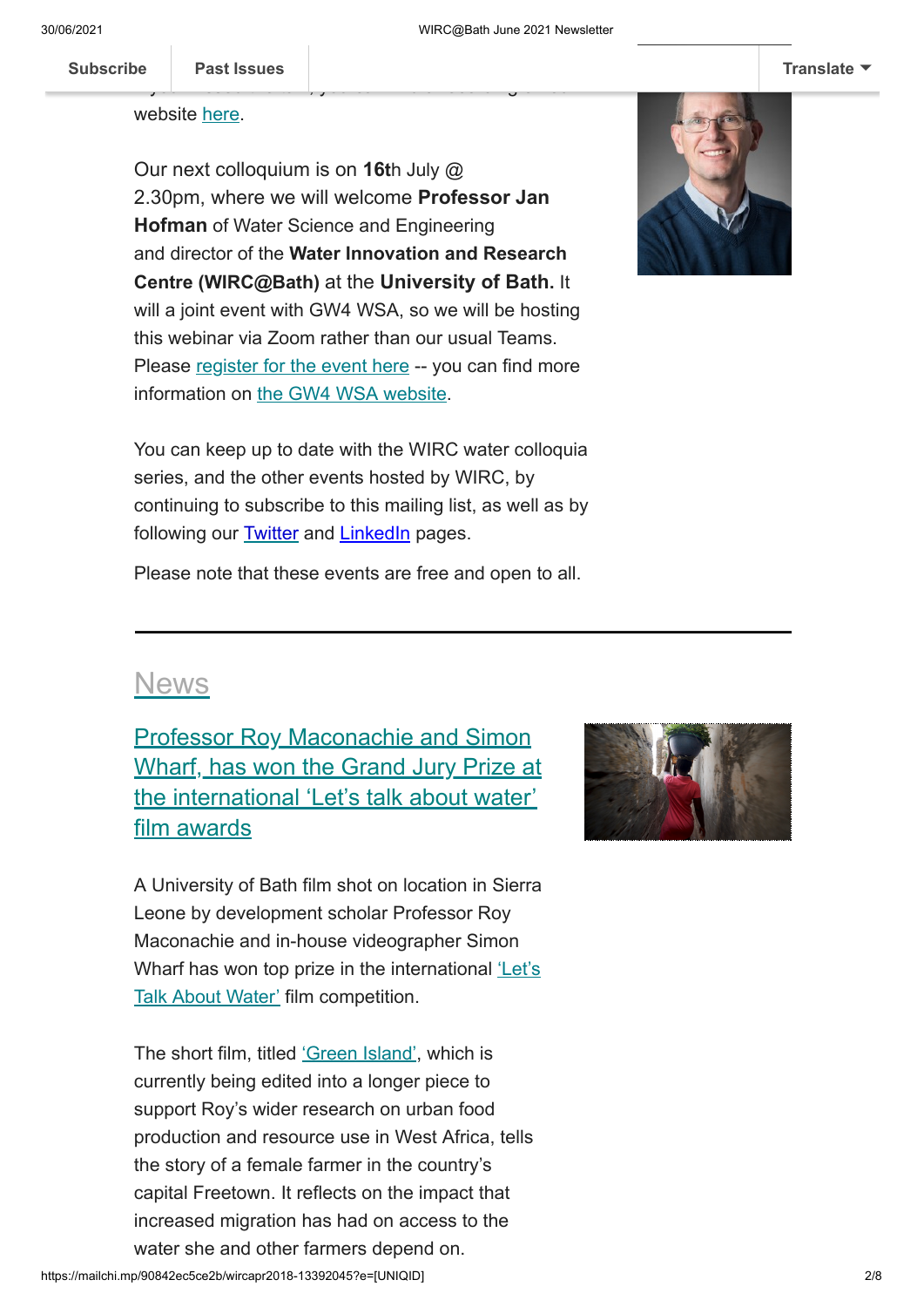**[Read more](https://www.bath.ac.uk/announcements/university-of-bath-film-takes-top-honours-at-international-award-ceremony/)**

#### <span id="page-2-0"></span>Invitation for a coffee and a catch up

WIRC organises regular meetings for small talk, so we have booked a few afternoon catch up dates on **14th July, at 16:15-16:45.** Come along to have a chat with us. Contact [Beatrice Ashton-Lelliott](mailto:baal20@bath.ac.uk) for meeting details.



## <span id="page-2-1"></span>A Major EPSRC Grant will be led by Dr. Jun **Zang to Contribute to Offshore Wind Energy**

This newly funded EPSRC project **(**[SEA-SWALLOWS\)](https://gow.epsrc.ukri.org/NGBOViewGrant.aspx?GrantRef=EP/V050079/1) will be focussing on offshore wind, which is one of the most promising sources of clean energy; and central to the UK's ambitions to become carbon neutral. The price of offshore wind has fallen significantly over the past ten years. Part of this reduction has been due to improvements in technical understanding leading to less conservative designs. The UK is already the largest offshore wind energy world producer, and it aims to deliver one third of the country's total electricity by 2030.

Recently, there has been a trend to move to more exposed and deeper water locations with 'better' wind resources. However, such locations are susceptible to more extreme wave conditions and subsequently more severe loading. Breaking waves are known notoriously difficult to model numerically and to measure experimentally due to the violence of the hydrodynamics and scaling issues.

In this project, the PI [Dr. Jun Zang](https://researchportal.bath.ac.uk/en/persons/jun-zang) from the Department of Architecture and Civil Engineering, will lead an interdisciplinary team from the Universities of Bath, Oxford, and Strathclyde with combined expertise in the areas of extreme sea-state analysis, violent wave interactions with coastal and offshore structures, state of the art numerical modelling, laboratory measurements, machine learning, and structural health

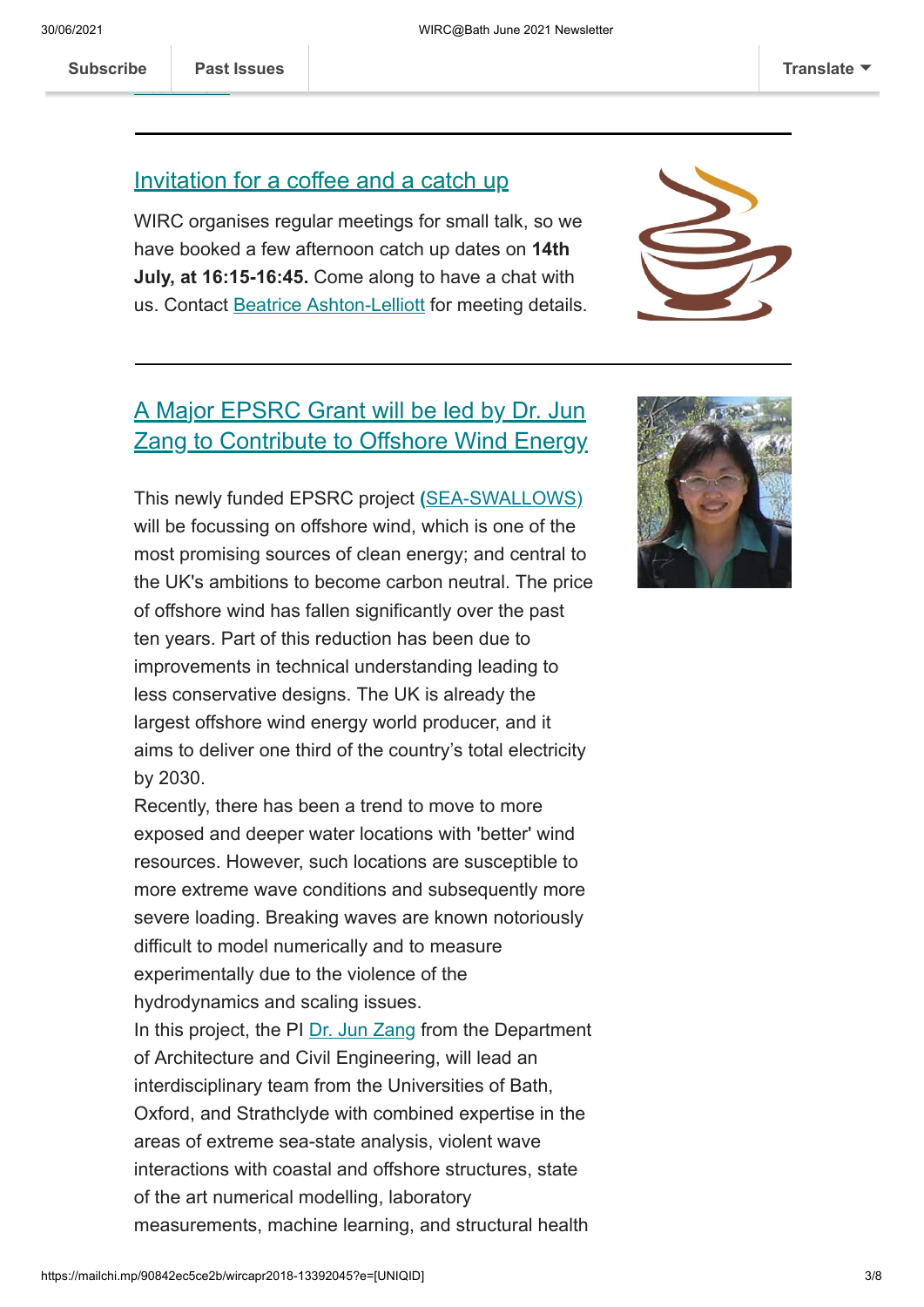Subscribe **Past Issues [Subscribe](http://eepurl.com/bKjQGL) Past Issues [Translate](javascript:;)**

our EU funded project, where a new novel method for predicting complex nonlinear loads was found and reported in *[Journal of Fluid Mechanics](https://www.cambridge.org/core/journals/journal-of-fluid-mechanics/article/an-experimental-decomposition-of-nonlinear-forces-on-a-surfacepiercing-column-stokestype-expansions-of-the-force-harmonics/10AF455C386EC129FE4F1DF893B94EED)*, in this project we aim to revolutionize load calculations on offshore structures using novel fluid mechanics. In collaboration with key industrial players in the field, we will develop a computationally fast method and an open source tool which can be used by engineers and researchers to compute extreme loading accurately and efficiently, leading to more efficient designs of offshore structures, reducing construction cost whilst preserving function and reliability."

Dr. Jun Zang commented: "Building on the success of

While the focus of this work will be on offshore wind, the ideas and tools & data generated will be more broadly applicable.



#### EU WATER-SMART SOCIETY FOR GLOBAL LEADERSHIP -JUNE 14-18 2021

#### <span id="page-3-0"></span>Water Innovation Europe 2021 - EU Water-smart society for global leadership

Last week, 14-18 June, Water Europe held its annual Water Innovation Europe (WIE) conference. Unfortunately, again fully online. Europe is with an average of 233 m3/inhabitant/year one of the largest water consumers in the world and 90% of our economy depends on water. Water quality and water quantity are key challenges, requiring answers from policies. In five plenary sessions and seven workshops the challenges and solutions were discussed.

The workshop on Hybrid Green and Grey Infrastructure showed different project utilizing nature-based solutions in different countries, ranging from storm water treatment, urban rainwater buffering and nutrient removal. Another workshop was addressing the water footprint of the Electric Vehicles Battery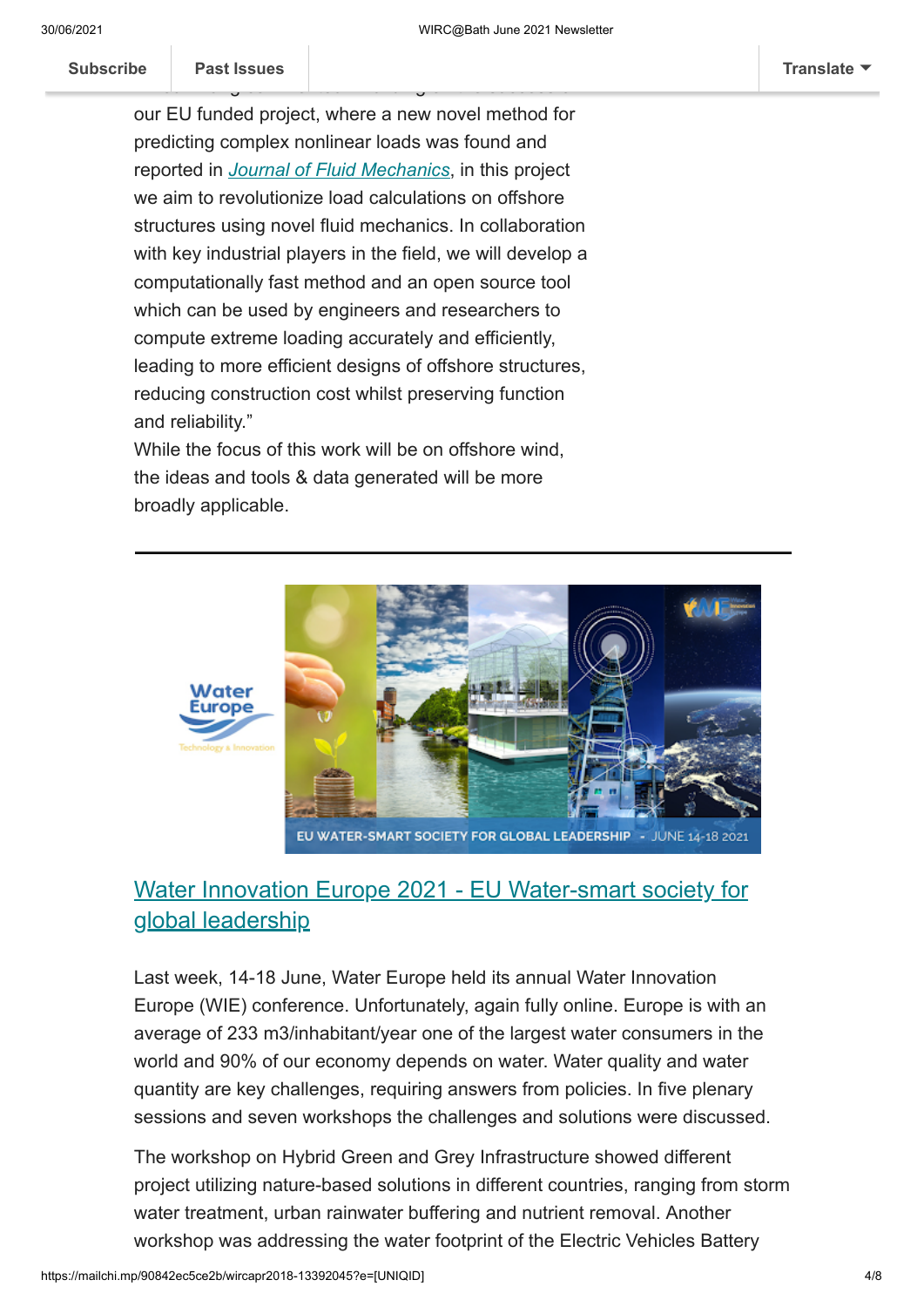sup[port the transition](https://us12.campaign-archive.com/home/?u=d7614ea34eb388bb6f0caa07a&id=d688d5b543) to EV transport. Water plays a crucial role in this and

Back to back with the WIE 18 Working Group meetings were held. WIRC contributed actively to the Working Group "Water Security" and "Urban Water Pollution". Both groups are preparing a White Paper with significant contributions from Bath: In Water Security Juliana Marcal (PhD student WISE CDT) and Jan Hofman are key contributors, whereas in Urban Water Pollutions significant contributions of Barbara Kasprzyk-Hordern and Jan Hofman can be found.

Value Chain. The coming years new battery recycling facilities are required to

actions are required to prevent slowing down the energy transition.

For more information see: [Water Innovation Europe,](https://waterinnovationeurope.eu/) [Linkedin](https://www.linkedin.com/company/watereurope/) or contact Jan Hofman

## <span id="page-4-0"></span>GW4 Water Security Alliance and WIRC presenting at Climate Exp0

On Tuesday 18<sup>th</sup> of May, the GW4 Water Security Alliance, including WIRC researchers hosted a 75-minute panel discussion on 'Nature-based solutions' at the Climate Exp0 conference.

The conference has been part in the run-up to the UN COP26 Climate Change Conference meeting in November 2021, organised by the COP26 Universities Network, a group of more than 55 UK-based universities working together to raise ambition for tangible outcomes of the UN COP26 and showcase UK and international research on aspects of climate change and climate mitigation. The conference took place virtually between the 17th and 21st May 2021. Each day dedicated to one of five conference themes: Green Recovery; Naturebased Solutions; Mitigation Solutions; Adaptation and Resilience; and Finance. GW4 session Dr James Dyke, Assistant Director Global Systems Institute at the University of Exeter hosted a 75-minute panel 'You're surrounded! Regionally led, globally relevant, nature-based solutions of water'. The session featured research highlights that make use of the geographical resource of the GW4 alliance, including three presentations.

Prof Chris Clements, University of Bristol – 'Ecological crystal balls: can we predict the future?'

**Dr Jannis Wenk, University of Bath, WIRC – 'Constructed wetlands for polishing municipal wastewater: Cromhall wetlands'**

Prof Isabelle Durance, Cardiff University – Nature Based Solutions for Water **Security**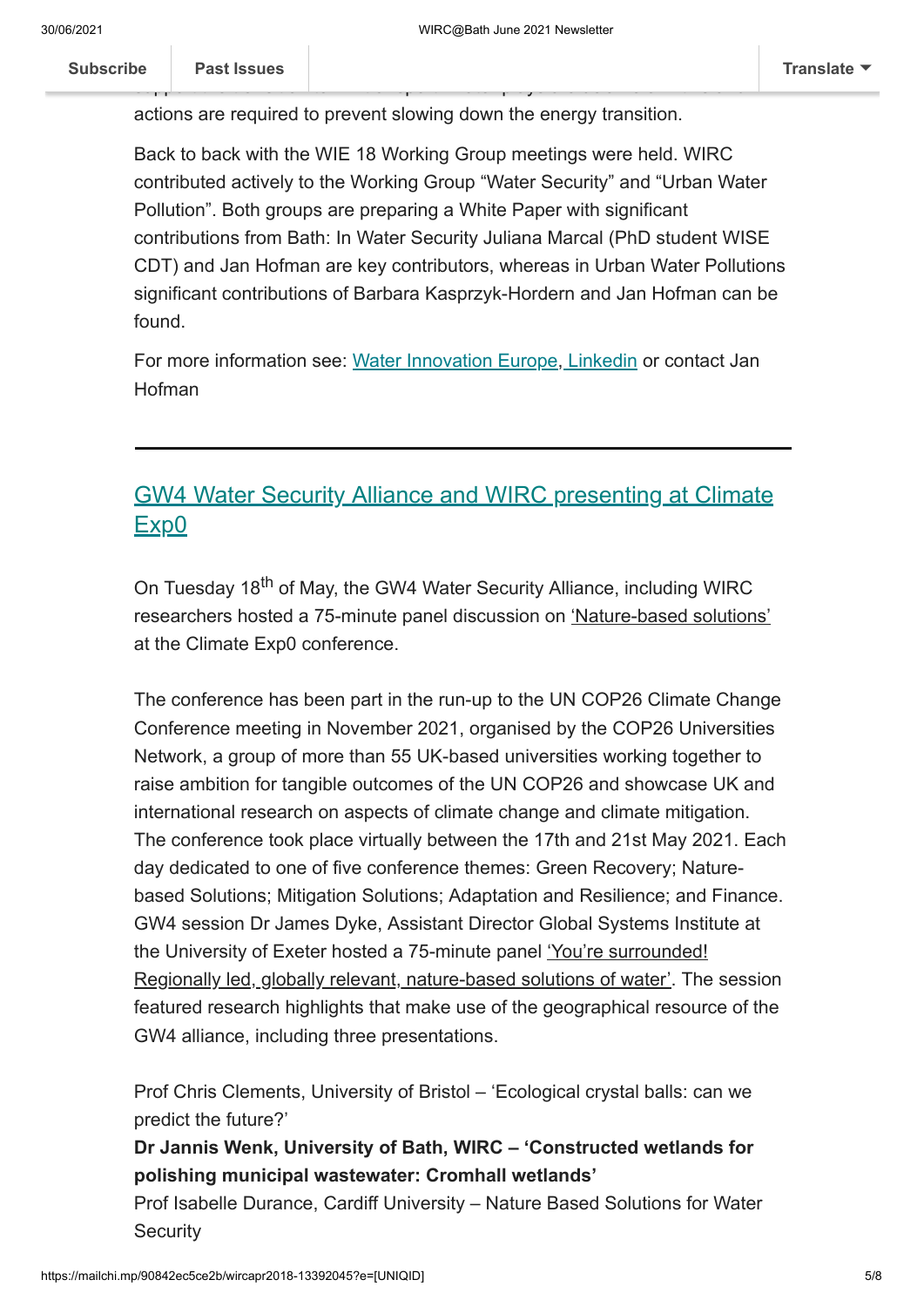Dr Jane Khawaja, Interim GW4 Director, said: "It's fantastic to see so many members of our GW4 Alliances and academics from across our four institutions engage with the COP26 Universities Network and this unique Climate Exp0 conference."

regionally based research can drive international progress.

**Cromhall constructed wetland spring 2021** - Low-energy and nature-based solutions implemented at regional level such as constructed wetlands will play a vital role to reduce future greenhouse gas emissions by the water sector and lead to improved water quality.

'Nature-based solutions can support human societies in multiple ways from providing food, clean water and shelter, to storing carbon and protecting us from the impacts of extreme events such as floods, droughts and heatwaves.' Dr Jannis Wenk

#### Cromhall wetland



# <span id="page-5-0"></span>**Recent publications**

- *[Architectural Engineering and Design Management](https://www.tandfonline.com/doi/full/10.1080/17452007.2021.1857090)*, 'Editorial' Adeyeye, K & Codinhoto, R 2021
- ['Hydroinformatics education The Water Informatics in Science and](https://hess.copernicus.org/articles/25/2721/2021/) Engineering (WISE) Centre for Doctoral Training', *Hydrology and Earth System Sciences* Wagener , T, Savic, D, Butler, D, Ahmadian, R, Arnot, T, Dawes, J, Djordjevic, S, Falconer, R, Farmani, R, Ford, D, Hofman, J, Kapelan, Z, Pan, S & Woods, R 2021
- ['Self-doped sulfonated polyaniline ultrafiltration membranes with](https://onlinelibrary.wiley.com/doi/10.1002/app.50756) enhanced chlorine resistance and antifouling properties', *Journal of*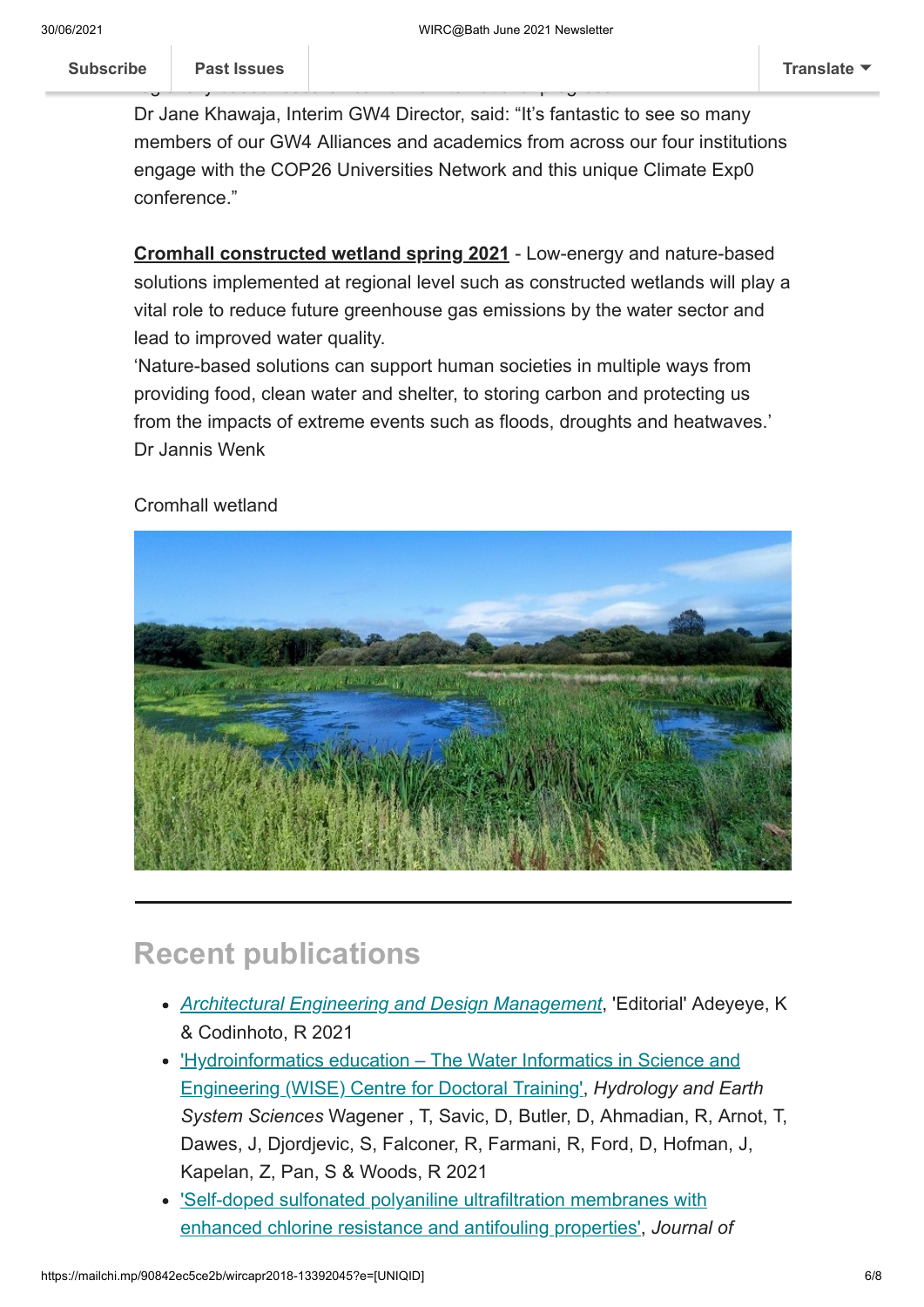## <span id="page-6-0"></span>**Upcoming conferences**

Amura, I & Wenk, J 2021

<span id="page-6-1"></span>IWA Water in Industry 2021 - Conference - China, Nanjing, 23rd August - 25th August 2021



The IWA conference "Water in Industry" is initiated to provide a knowledge sharing platform on new advances related to the water cycle in industry. [Read more](https://iwa-network.org/events/iwa-conference-water-in-industry-2020/)

<span id="page-6-2"></span>AQUA~360 - Water for All: Emerging Issue and Innovations, United Kingdom Exeter, 31st August - 02nd September 2021

Kala Vairavamoorthy, IWA Executive Director, has been announced as keynote speaker at Aqua≈360, alongside other industry experts such as Peter Van der Hoek, chair of Drinking Water Engineering at TU Delft, and **Barbara Kasprzyk-Hordern**, Professor of Chemistry at the **University of Bath**. [Read more](https://iwa-network.org/events/aqua%e2%89%88360-water-for-all-emerging-issues-and-innovations/)



### <span id="page-6-3"></span>17th International Conference on Environmental Science and technology (Supported, Greece, Athens 1st September - 4th September 2021

The 17th International Conference on Environmental Science and Technology (CEST2021). The conference is organised by the Global Network of Environmental Science and Technology jointly with the University of the Aegean (Greece) and the National and Kapodistrian University of Athens (Greece). CEST2021 is academically supported by the University of Salerno (Italy), the University of Cincinnati (USA) and the Imperial College London (UK) as well as a group of